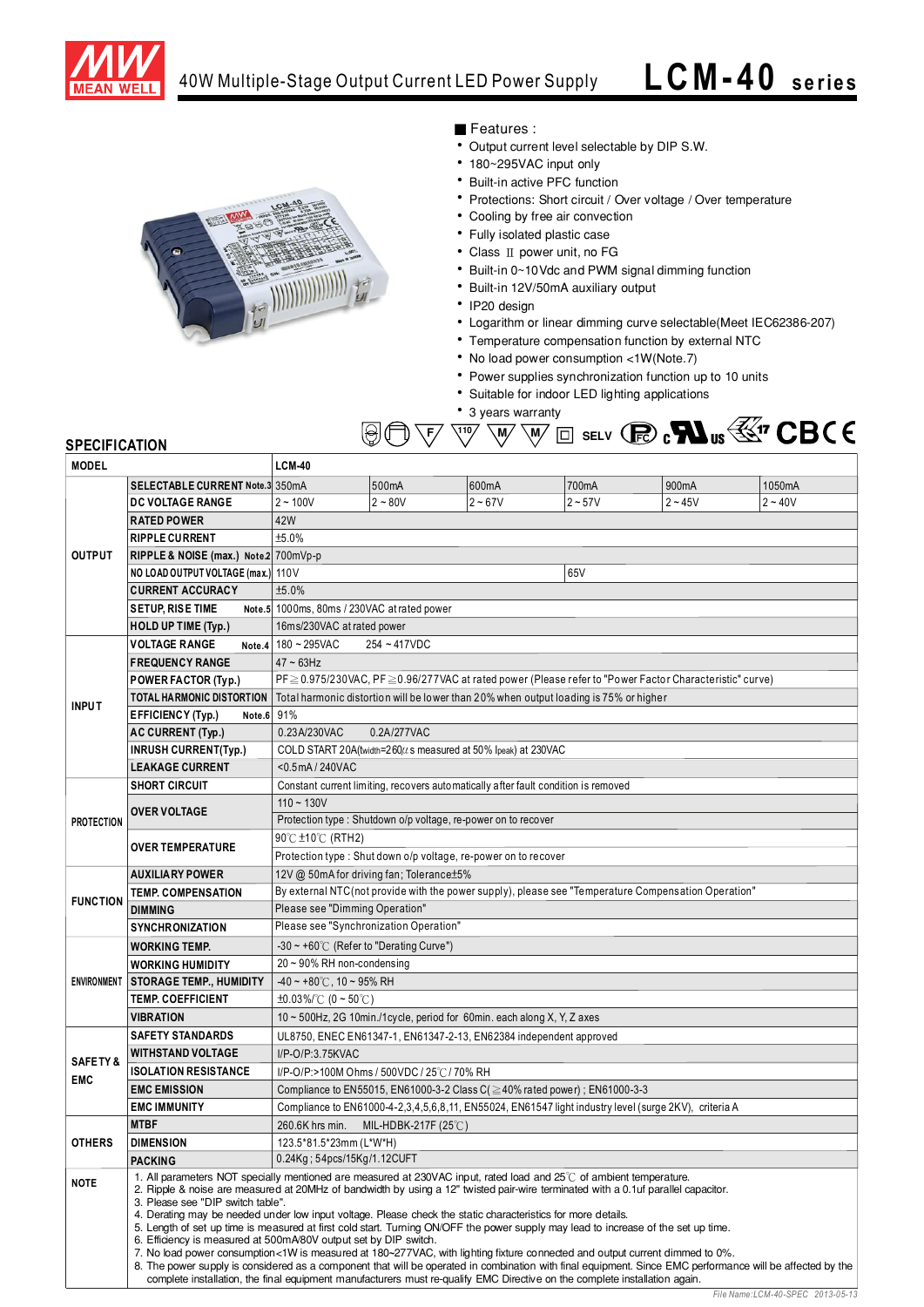

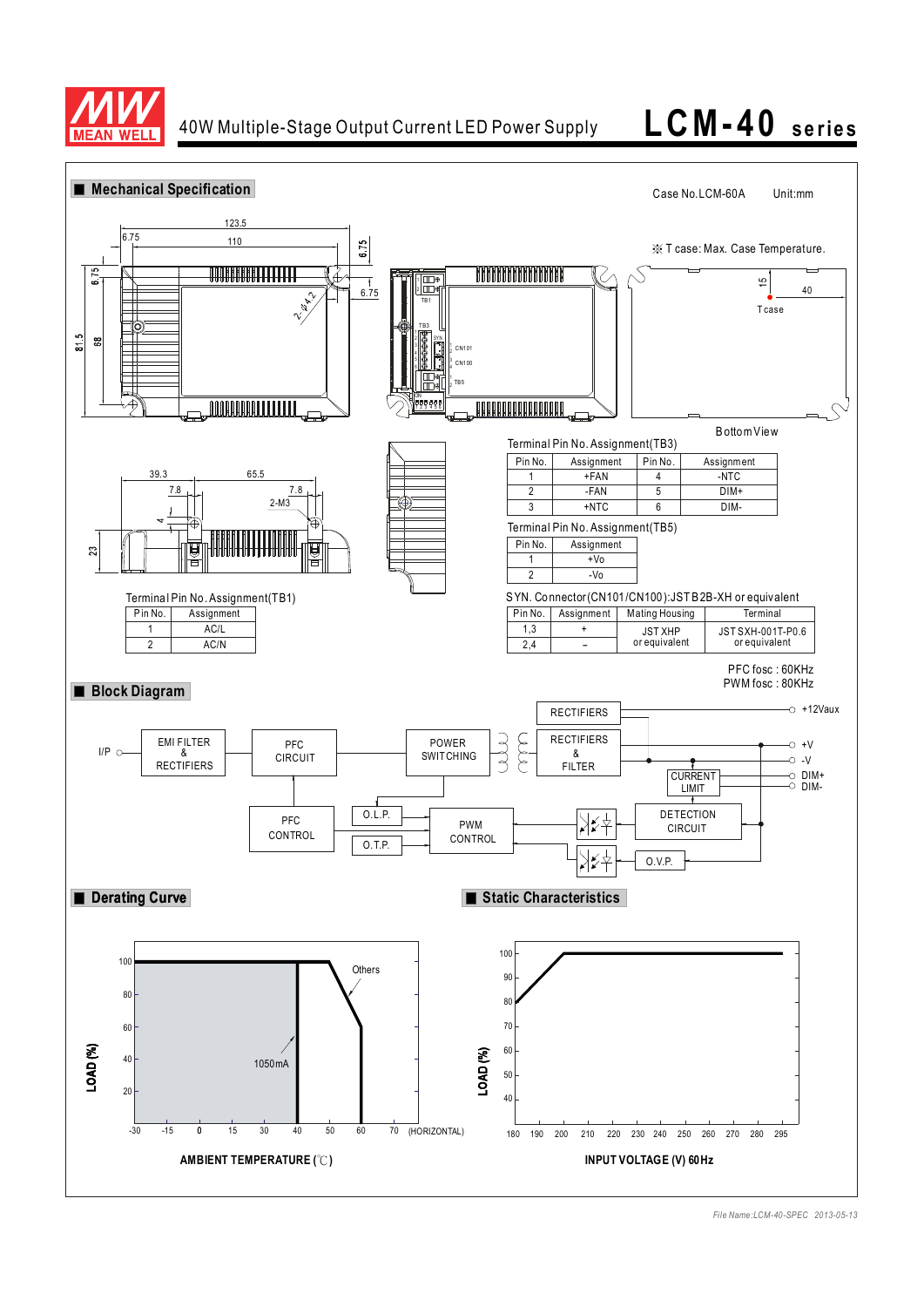

### **DIP Switch Table**

LCM-40 is a multiple-stage output current supply, selection of output current through DIP switch as table below.

| DIP S.W.<br>١o         | 1              | 2              | 3  | 4  | 5  | 6  |
|------------------------|----------------|----------------|----|----|----|----|
| 350mA                  |                |                |    |    |    |    |
| 500mA                  | 0 <sub>N</sub> |                |    |    |    |    |
| 600mA                  | ON             | ON             |    |    |    |    |
| 700mA(Factory Setting) | 0 <sub>N</sub> | 0 <sub>N</sub> | ON |    |    | ON |
| 900mA                  | ON             | ON             | ON | OΝ |    | ON |
| 1050mA                 | 0 <sub>N</sub> | ON             | ON | ΟN | ΟN | ON |

### **Power Factor Characteristic**



### **Constant Current Mode Constant Current Mode**



### **EFFICIENCY vs LOAD**

LCM-40 series possess superior working efficiency that up to 91% can be reached in field applications.

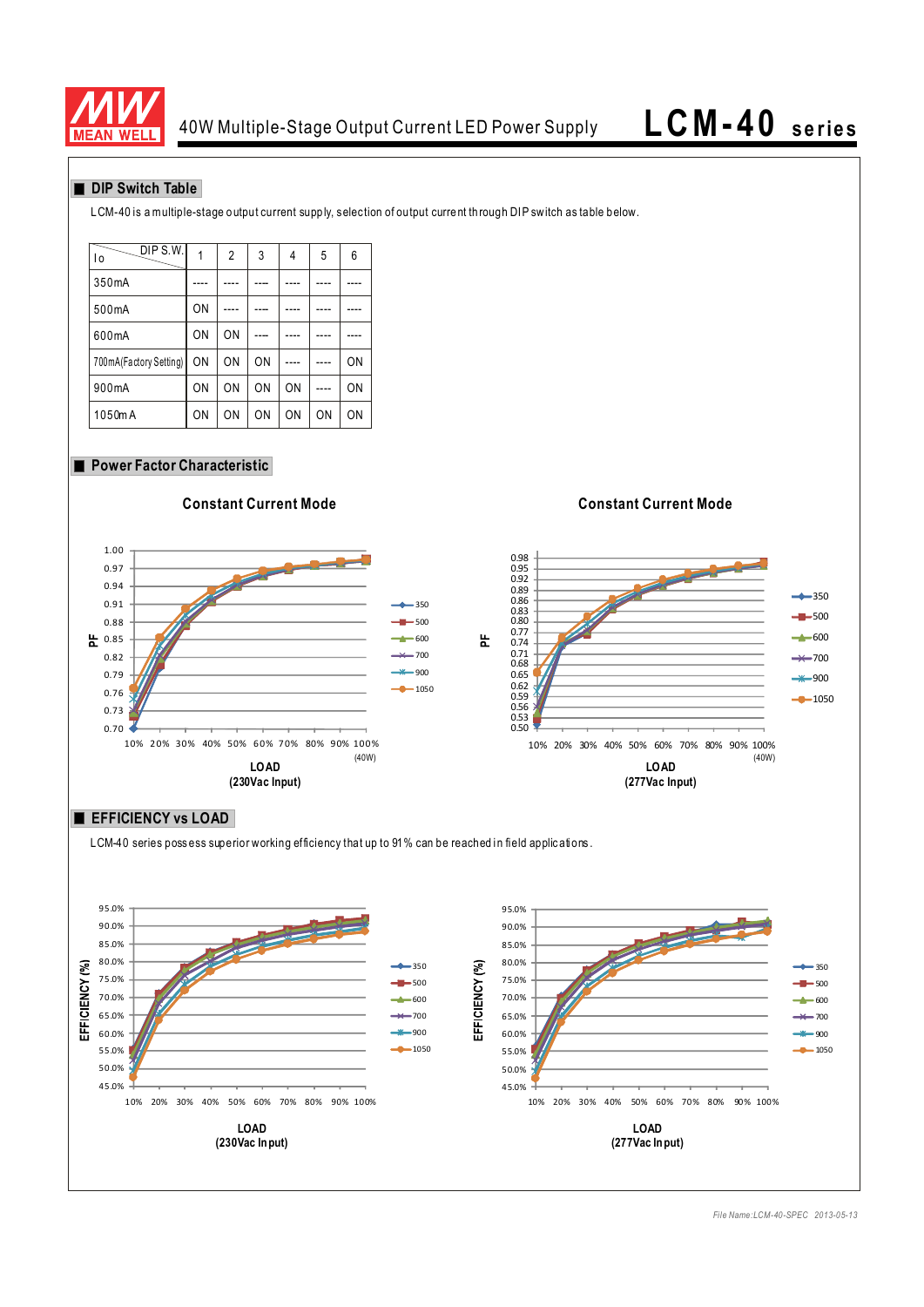

## **DIMMING OPERATION**





※ Built-in 2 in 1 dimming function, output constant current level can be adjusted thro ugh output terminal by 0 ~ 10Vd cor 10V PWM signal between DI M+ and DIM-.

※ Please DO NOT connect "DIM-" to "-Vo".

 $\rm \gg 0$  ~ 10V dimming function for output current adjustment (Typical)

| - -<br>Dimming value | $\cap \cup$ |     | 2V        | 3١  | Δ١  | 5 V | 6٧  | 7١. | 8 V | Q <sub>1</sub><br>ີ | 10V  | <b>OPEN</b> |
|----------------------|-------------|-----|-----------|-----|-----|-----|-----|-----|-----|---------------------|------|-------------|
| Output current       | 0%          | 10% | ?ዐ%<br>2U | 30% | 40% | 50% | 60% | 70% | 80% | 90%                 | 100% | 100%~108%   |

 $\%$  10V PWM signal for ou  $\mathfrak b$ ut current adjustment (Typical): Frequency range :100Hz ~ 3KHz

| Duty value     | 0% | 10% | 20% | 30% | 40% | 50% | 60% | 70% | 80% | 90% | 100% | <b>OPEN</b> |
|----------------|----|-----|-----|-----|-----|-----|-----|-----|-----|-----|------|-------------|
| Output current | 0% | 10% | 20% | 30% | 40% | 50% | 60% | 70% | 80% | 90% | 100% | 100%~108%   |

# **SYNCHRONIZATION OPERATION**

- $\cdot$  10 drivers(max.) synchronization (1 master + 9 slaves)
- ‧Maximum cable length between each units : 20 meter.